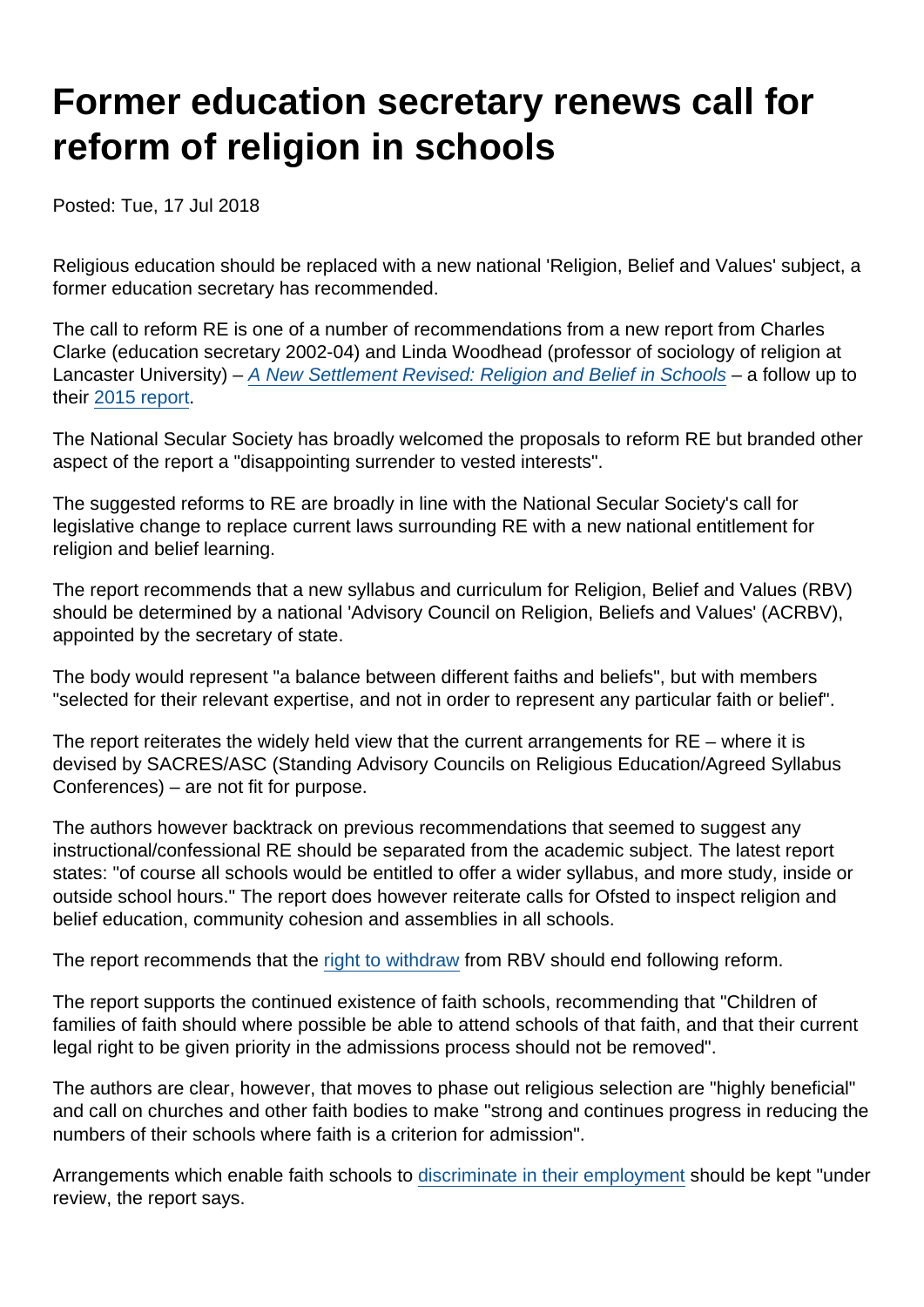On [collective worship](https://www.secularism.org.uk/end-compulsory-worship/), the report appears to backtrack on the authors' 2015 recommendation that the legal duty on schools to hold an act of daily (usually Christian collective worship) be repealed. The report cites "important elements of Church of England opinion" as the reason behind their change of mind, along with a concern that abolishing the statutory requirement for collective worship will undermine assemblies.

Responding to the report, NSS education and schools officer, Alastair Lichten, said:

"Some of the proposals represent baby steps in the right direction, but the report overall appears to be an admission that much needed reforms are not possible without the approval of religious bodies. That is a worrying state of affairs for a modern education system – and again highlights the urgent need to separate religion and state in all areas – particularly education.

"Much of the positives in the report come across as watered down versions of proposals already widely supported in the educational community. The backsliding from the previous report highlights how the privileged position of organised religion in state education is leading to an expedient acceptance of standards that are lower than is desirable."

The National Secular society is campaigning for:

An inclusive and secular education system, with an end to state funded faith schools.

Schools to be brought under the Equality Act to end to religious discrimination against pupils in admissions and against teachers in employment, unless an occupational requirement can be demonstrated.

All pupils to have the same national entitlement to high quality, non-partisan education about religion and belief.

Abolition of the law that requires schools to hold acts of worship. We would instead like to see a duty on schools to ensure that all aspects of its curriculum, including assemblies, are respectful and inclusive of all pupils, regardless of their religion or belief, including non-belief.

## Join our national campaign against faith schools

We campaign for an inclusive and secular education system free from any form of religious privilege, partisanship, proselytization or discrimination. Please consider a donation, from as little as £1 a month, to help support our work in this area.

P.S. make sure to check out the related campaigns below.

- [Find out more](https://www.secularism.org.uk/faith-schools/)
- [Donate](https://www.secularism.org.uk/donate.html)
- [Share on What's App](whatsapp://send?text=http://www.secularism.org.uk/news/2018/07/former-education-secretary-renews-call-for-reform-of-religion-in-schools?format=pdf)
- [Share on Facebook](https://www.facebook.com/sharer/sharer.php?u=http://www.secularism.org.uk/news/2018/07/former-education-secretary-renews-call-for-reform-of-religion-in-schools?format=pdf&t=Former+education+secretary+renews+call+for+reform+of+religion+in+schools)
- [Share on Twitter](https://twitter.com/intent/tweet?url=http://www.secularism.org.uk/news/2018/07/former-education-secretary-renews-call-for-reform-of-religion-in-schools?format=pdf&text=Former+education+secretary+renews+call+for+reform+of+religion+in+schools&via=NatSecSoc)
- [Share on Email](https://www.secularism.org.uk/share.html?url=http://www.secularism.org.uk/news/2018/07/former-education-secretary-renews-call-for-reform-of-religion-in-schools?format=pdf&title=Former+education+secretary+renews+call+for+reform+of+religion+in+schools)
- [Subscribe to RSS Feed](/mnt/web-data/www/cp-nss/feeds/rss/news)

Tags: [Admissions,](https://www.secularism.org.uk/news/tags/Admissions) [Discrimination,](https://www.secularism.org.uk/news/tags/Discrimination) [Education,](https://www.secularism.org.uk/news/tags/Education) [Faith Schools](https://www.secularism.org.uk/news/tags/Faith+Schools), [religious education](https://www.secularism.org.uk/news/tags/religious+education)